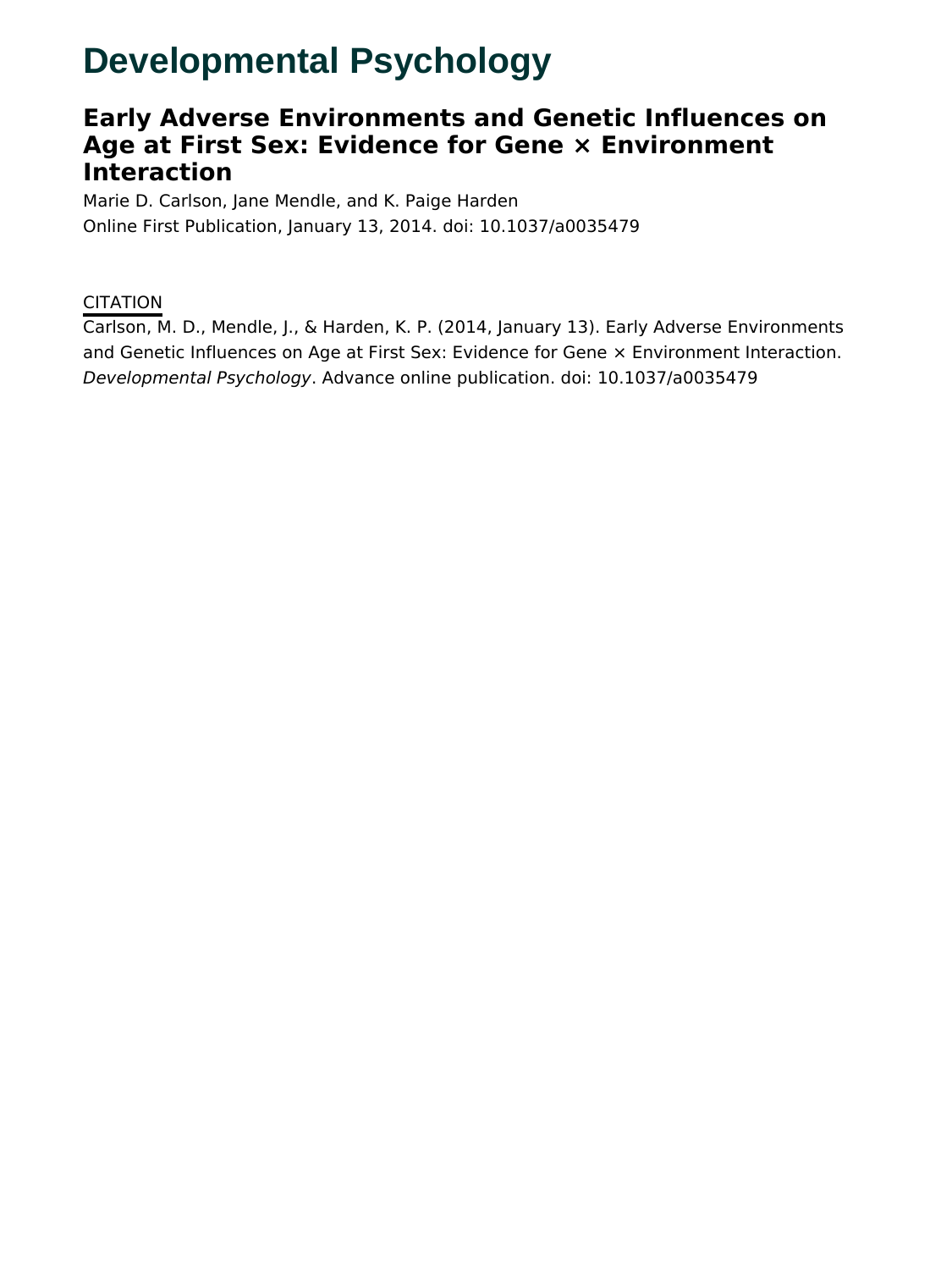### Early Adverse Environments and Genetic Influences on Age at First Sex: Evidence for Gene  $\times$  Environment Interaction

Marie D. Carlson The University of Texas at Austin

Jane Mendle Cornell University

#### K. Paige Harden The University of Texas at Austin

Youth who experience adverse environments in early life initiate sexual activity at a younger age, on average, than those from more advantaged circumstances. Evolutionary theorists have posited that ecological stress precipitates earlier reproductive and sexual onset, but it is unclear how stressful environments interact with genetic influences on age at first sex. Using a sample of 1,244 pairs of twins and non-twin full siblings from the National Longitudinal Study of Adolescent Health, the present study tested for gene-by-environment interactions  $(G \times E)$  on age at first sex (AFS). Multivariate interaction models indicated that genetic influences on AFS were suppressed among low-socioeconomic-status (SES) and ethnic-minority compared with higher SES and ethnic-majority youth. Father absence did not uniquely moderate genetic influences on AFS. These results are broadly consistent with previous findings that genetic influences are minimized among individuals whose environments are characterized by elevated risk; however, future research would benefit from samples with larger numbers of individuals at the very low end of the SES spectrum.

*Keywords:*  $G \times E$  interaction, age at first sexual intercourse, environmental adversity, vantage sensitivity, SES

Youth who experience adverse childhood environments initiate sexual activity earlier, on average, than youth from more advantaged circumstances (e.g., Belsky, Steinberg, Houts, Halpern-Felsher, and the National Institute of Child Health and Human Development, 2010; Coley & Chase-Lansdale, 1998). During the last three decades, researchers have advanced several explanatory theories for this association. Most prominently, researchers with evolutionary perspectives draw from the meta-theoretical *life history* framework (Charnov, 1993; Stearns, 1992), which emphasizes

Marie D. Carlson, Department of Psychology, The University of Texas at Austin; Jane Mendle, Department of Human Development, Cornell University; K. Paige Harden, Department of Psychology and Population Research Center, The University of Texas at Austin.

This research uses data from Add Health, a program project designed by J. Richard Udry, Peter S. Bearman, and Kathleen Mullan Harris, and funded by Grant P01-HD31921 from the Eunice Kennedy Shriver National Institute of Child Health and Human Development, with cooperative funding from 17 other agencies. Special acknowledgment is due Ronald R. Rindfuss and Barbara Entwisle for assistance in the original design. Persons interested in obtaining data files from Add Health should contact Add Health, Carolina Population Center, 123 West Franklin Street, Chapel Hill, NC 27516-2524 (addhealth@unc.edu). No direct support was received from Grant P01-HD31921 for this analysis.

Correspondence concerning this article should be addressed to Marie D. Carlson, The University of Texas at Austin, Department of Psychology, 1 University Station A8000, Austin, TX 78712. E-mail: mdcarlson@ utexas.edu

a tradeoff between an organism's allocation of resources to physical growth versus the production of offspring. According to life history theory, organisms in environments with abundant and dependable resources bias the allocation of resources toward a slower, "quality-oriented" reproductive strategy characterized by delayed reproduction and greater investment in fewer offspring. In contrast, organisms in environments with scarce or unstable resources bias the allocation of resources toward a faster, "quantityoriented" reproductive strategy characterized by early reproduction and limited parental investment in greater number of offspring.

Although life history theory was originally developed to explain *inter*species differences in average time to sexual maturity, Belsky, Steinberg, and Draper (1991), in their highly cited *psychosocial acceleration theory*, applied the life history framework to individual differences in human sexual development, including differences in pubertal timing, age at first sex (AFS), and age at childbearing. They posit that a principal function of the first 5–7 years of life is to provide a child with a sense of the availability and predictability of resources and of the trustworthiness and dependability of others. Children from environmentally disadvantaged backgrounds are hypothesized to develop behavior patterns that accelerate reproduction. That is, early rearing environments "set" an individual's reproductive behavior.

Belsky et al. (1991) defined environmental disadvantage rather broadly, including factors such as poverty, father absence, parental fighting, and harsh or inconsistent parent– child relations. Other theorists have emphasized the role of the father as a key determinant of the association between early sexual onset and familial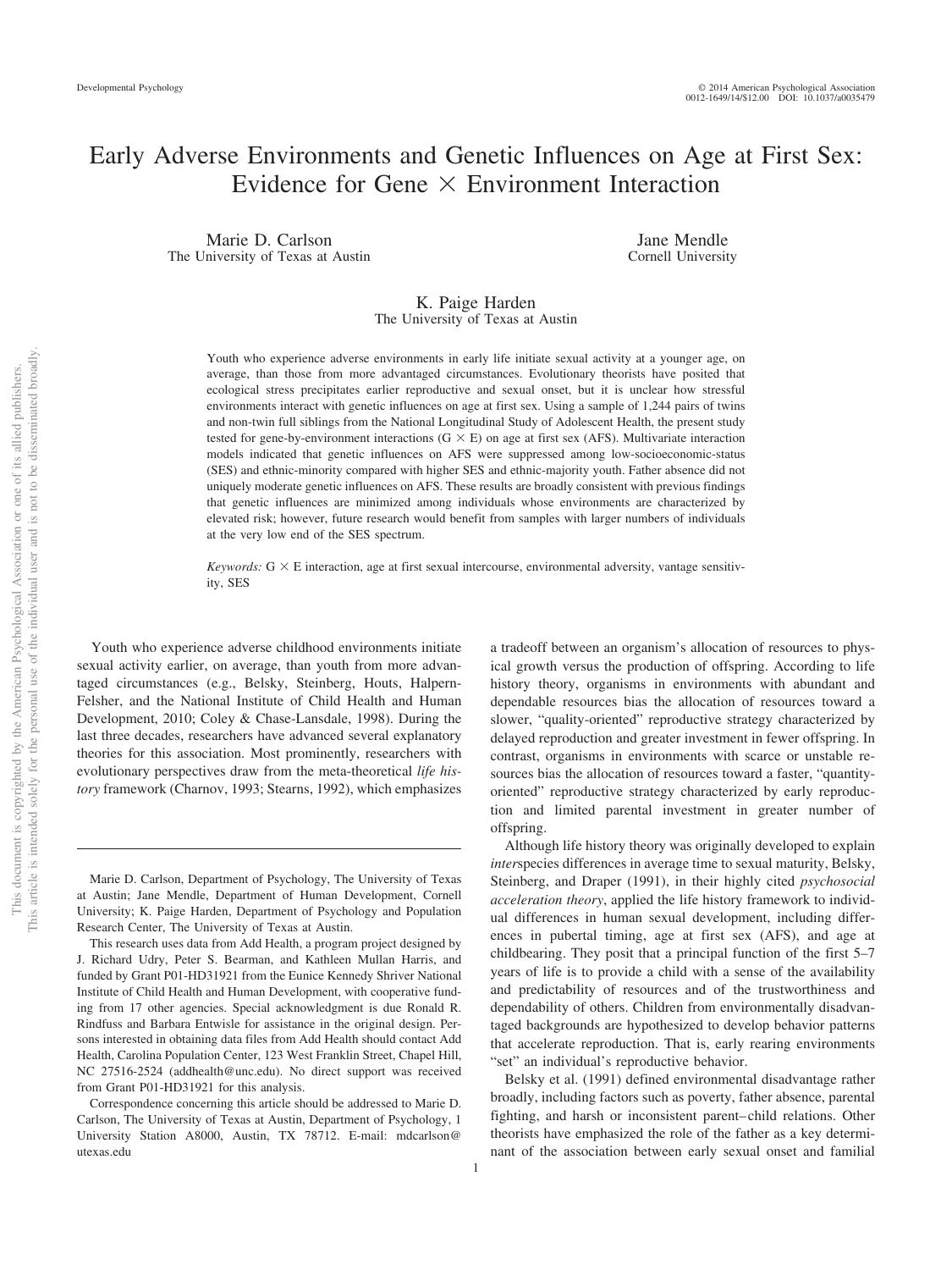ecological stress. Draper and Harpending (1982, 1988) first posited that father absence played a particularly important role in female sexual behavior. Ellis (Ellis, 2004; Ellis et al., 2003) subsequently developed *paternal investment theory*, which emphasizes the quality of paternal caregiving as a key regulator of pubertal timing and onset of reproductive behavior in young girls. Several studies have found that consistent with this theory, father absence, one indicator of low paternal investment, uniquely predicts early onset of sexual activity in girls (e.g., Devine, Long, & Forehand, 1993; Ellis et al., 2003). More recent studies of pubertal timing (Tither & Ellis, 2008) and risky sexual behavior (Ellis, Schlomer, Tilley, & Butler, 2012) have found that variation in the low end of paternal investment appears to be most relevant for regulation of pubertal timing and risky sexual behavior in young girls.

A complicating factor in any theory of environmental mechanisms is the role of genes. Previous behavioral genetic research indicates that age at first sexual intercourse (AFS) is partially heritable, meaning that a proportion of the observable differences in AFS between individuals within a population can be attributed to genetic differences (see Harden, 2013, for a review). The magnitude of heritability estimates for AFS has varied, ranging from relatively modest  $(.24-.36; e.g., Lyons et al., 2004; Segal &$ Stohs, 2009; Waldron et al., 2007) to quite substantial (.49 –.72; e.g., Dunne et al. 1997; Mustanski, Viken, Kaprio, Winter, & Rose, 2007). There is also evidence for both cohort and gender effects. Most notably, Dunne et al. (1997) found that heritability for AFS was substantially higher for males (.72) and females (.49) born in the late 1950s and the 1960s than for males (.00) and females (.32) born between the 1920s and early 1950s. These findings underscore that heritability estimates are inherently time and population specific and are thus expected to vary as a function of sample characteristics. Indeed, such variability might provide clues with regard to the interplay between environmental context and genetic influences on AFS: Dunne et al. (1997) proposed that as social mores proscribing premarital sex became less culturally salient over successive generations, individual differences in AFS became increasingly a function of genetically influenced characteristics.

Behavioral genetic studies of sexual phenotypes have documented heritable variation in AFS but have not typically considered the interplay between genetic influences and environmental regulators of sexual development. Evolutionary researchers acknowledge the existence of genetic influences on reproductive phenotypes and have convincingly argued that nonzero heritability estimates in industrialized, Western populations do not necessarily invalidate evolutionary arguments (e.g., Ellis, 2004). Nevertheless, this stream of research has primarily focused on how early environments might instigate a cascade of social and psychological outcomes that in turn regulate reproductive strategy, including timing of AFS, and few studies have specifically described how these environmental experiences might interact with genetic influences. The goal in the current article, then, was to incorporate evolutionary thinking regarding the environmental antecedents of sexual timing into behavioral genetic research on age at first sex. Specifically, we investigated *gene-by-environment interaction*  $(G \times E)$ .

In a  $G \times E$  interaction, genetic influences on the phenotype depend on environmental context, and an organism's response to the environment depends on genotype. In quantitative genetic studies, such as described in the current article,  $G \times E$  interactions are most often reported in terms of how environmental context moderates genetic influences (although see Harden, Hill, Turkheimer, & Emery, 2008), while candidate  $G \times E$  interactions are typically reported in terms of how genetic influences moderate the effect of environmental context. These parameterizations are two sides of the same coin. Throughout the current article, we emphasize both sides of the interaction— how environment depends on genotype and how genotype depends on environment.

Although any finding of significant moderation is generally termed a  $G \times E$  effect, there are a number of distinct patterns of  $G \times E$  results, each of which is consistent with a different underlying mechanism. First, as predicted by a *diathesis-stress* model, individuals might differ in their genetic vulnerability to adverse environments. Put differently, adverse environments might activate or accentuate genetic vulnerabilities. Consequently, genetic variance—which refers to the variance in a phenotype accounted for by differences in genotype—are higher under conditions of increased environmental adversity and minimized in high-quality environments, as illustrated in the first panel of Figure 1. Second, individuals might differ in their genetic predispositions to profit from advantageous environmental contexts, as predicted by the *bioecological model* (Bronfenbrenner & Ceci, 1994) and more recently by the *vantage sensitivity* model (Pluess & Belsky, 2013). Accordingly, genetic variance increases under conditions of high environmental quality but is suppressed under conditions of low environmental quality, as illustrated in the second panel of Figure 1 (labeled "genetic suppression"). Third, a *differential susceptibility* model posits that people differ in their susceptibility, or plasticity, to environmental influence, such that those with greater plasticity are more sensitive to environments that are marked by both enrichment (leading to outcomes more positive than their less-sensitive counterparts) and deprivation (leading to outcomes more negative than their less-sensitive counterparts (Belsky, Bakermans-Kranenburg, & van IJzendoorn, 2007; Ellis, Essex, & Boyce, 2005). Because differential susceptibility predicts that heritable polygenic variation contributes to differences in responses to the environment (Ellis et al., 2012) and that susceptible individuals differ from nonsusceptible individuals most markedly in both very good and very bad environments, genetic variance is maximized at opposing extremes of an environmental moderator (both very low and very high environmental quality) and show negligible influence in "average" environments (e.g., South & Krueger, 2013). This is illustrated in the third panel of Figure 1.

Evolutionary theorists have generally made no specific predictions regarding the expected pattern of interaction between ecological stress and genetic influences for outcomes such as AFS. Moreover, very few behavioral genetic studies have examined  $G \times$ E in AFS. The few twin studies that have been conducted, however, have shown diminished genetic influences on sexual behavior and related phenotypes in more adverse or socially constraining environments (consistent with the genetic suppression pattern outlined above). For example, Waldron et al. (2008) found that additive genetic effects accounted for 0% of the variance in AFS for women who had experienced childhood sexual abuse in contrast to 39% for nonabused women. Although childhood sexual abuse is qualitatively distinct from the risk factors examined in the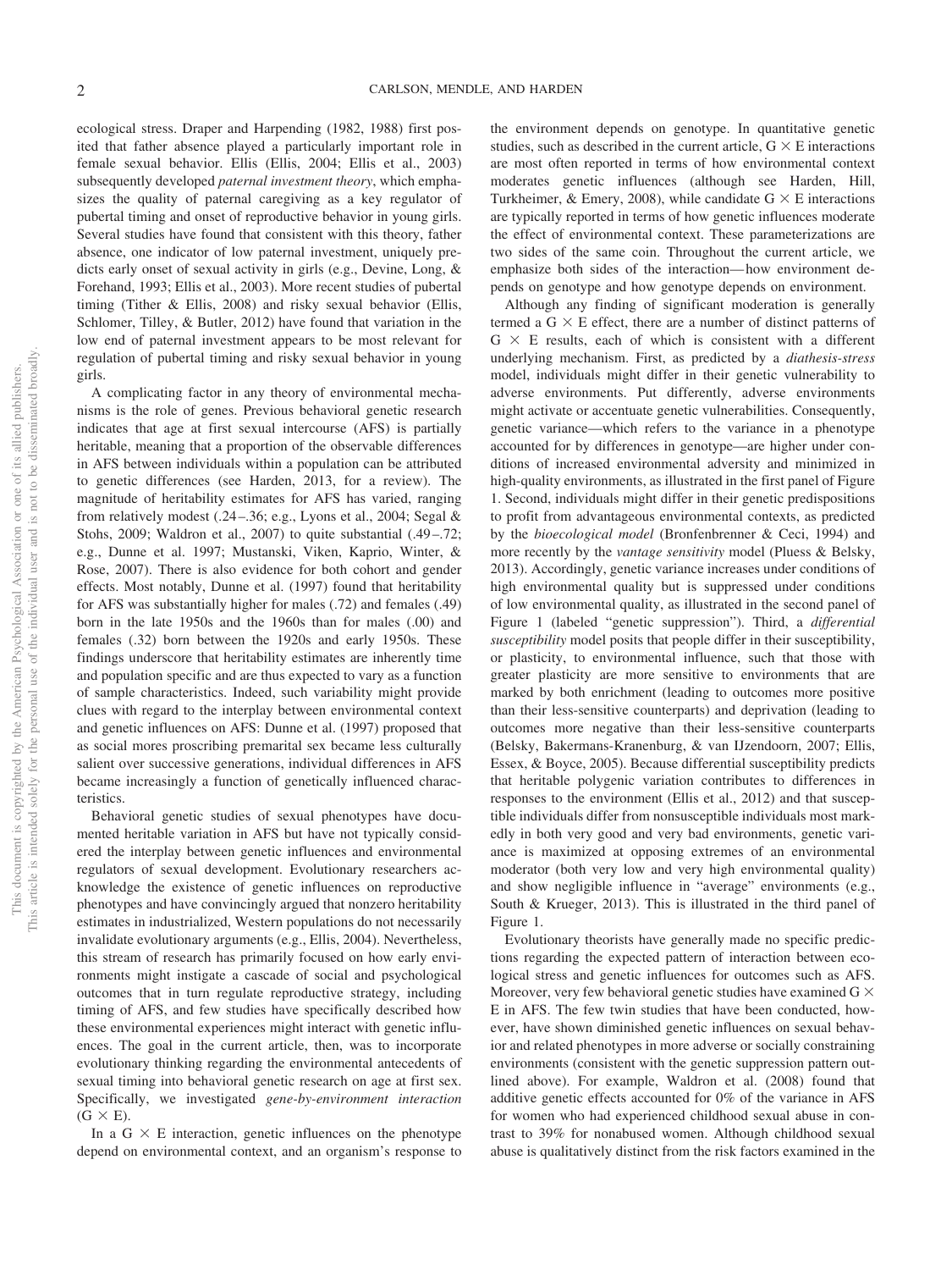**Diathesis-Stress Differential** Genetic Model **Suppression Model Susceptibility Model** Genetic Variance Genetic Variance Genetic Variance Low Quality High Qu Low Quality **High Quality** Low Quality **High Quali** Environmenta Environmenta Environmental Quality Quality Quality

*Figure 1.* Descriptive patterns of Gene  $\times$  Environment results.

present study, Waldron et al.'s (2008) results are broadly consistent with the hypothesis that genetic influences on age at first sex might be suppressed in adverse contexts. Similarly, Rodgers, Rowe, and Buster (1999) found evidence for racial differences in the heritability of AFS: Among African American adolescents (who experience, on average, lower average socioeconomic status and higher rates of father absence), the heritability of AFS approached zero, compared with approximately 50% in Whites.

In addition, two candidate gene studies (Gibbons et al., 2012; Manuck, Craig, Flory, Halder, & Ferrell, 2011) have examined the association between life history–relevant phenotypes and specific genetic variants as a function of ecological stress. Manuck et al. (2011) found a significant interaction between a polymorphism of the estrogen receptor- $\alpha$  gene, *ESR1*, and the quality of the family environment in predicting age at menarche. Consistent with the twin model results described, in which genetic differences were strongest among advantaged populations, the difference among *ESR1* genotypes with respect to age at menarche was largest in high-quality family environments. Finally, Gibbons et al. (2012) reported that polymorphisms in the serotonin transporter gene and dopamine D4 gene interacted with racial discrimination to predict "life history strategy cognitions" in African American adolescents; results were consistent with a differential susceptibility pattern. As many results from candidate  $G \times E$  studies are likely to be false positives (Duncan & Keller, 2011), and neither interaction result has been independently replicated, these results should be interpreted as preliminary.

#### **Goals of the Current Study**

The goal of the current study was to test whether three broad markers of environmental risk—low socioeconomic status, biological father absence in childhood, and racial/ethnic minority status—moderate the heritability of AFS. Following previous theoretical and empirical work, we hypothesized that genetic influences on AFS would be minimized for youth who experience each of these environmental risks. In addition, because much research on reproductive timing has focused specifically on early reproductive timing in girls, we included both male and female

adolescents in our sample and examined gender differences in the magnitude of genetic influences on AFS. We tested our hypotheses using a nationally representative sample of twins and non-twin full siblings from the National Longitudinal Study of Adolescent Health.

#### **Method**

#### **Participants**

Participants comprised a subsample of 1,244 same-sex twin and non-twin full-sibling pairs (281 monozygotic [MZ] pairs, 246 dizygotic [DZ] pairs, 717 nontwin full-sibling pairs) from the National Longitudinal Study of Adolescent Health (Udry, 2003). In order to maximize power to detect interactive effects, we included all same-sex sibling pairs that shared both biological parents (Posthuma & Boomsma, 2000). Forty-nine percent of the sample was male, and the remainder (51%) was female.

Add Health is a nationally representative, longitudinal study targeting adolescent health and risk behaviors. Data were collected in four waves between 1994 and 2009 (Carolina Population Center, 1994 –1996; 2001–2002; 2007–2009). Details of the study design and sampling procedure may be found in Bearman, Jones, and Udry (1997) and K. M. Harris et al. (2009). Add Health deliberately oversampled adolescent sibling pairs initially identified through school rosters and adolescent self-reports on an inschool questionnaire completed by 90,000 students just prior to Wave I. From this point, twin pair zygosity was diagnosed by matching 11 molecular genetic markers and by twins' responses to four questionnaire items concerning similarity of appearance (J. Harris, 2006). Similar self-report measures are widely used to determine zygosity in twin research and have been cross-validated with zygosity determinations based upon DNA samples (Loehlin & Nichols, 1970; Spitz et al., 1996). Jacobson and Rowe (1999) found negligible differences for sociodemographic variables (e.g., age, ethnicity, and maternal education) between Add Health sibling pairs and the full Add Health sample.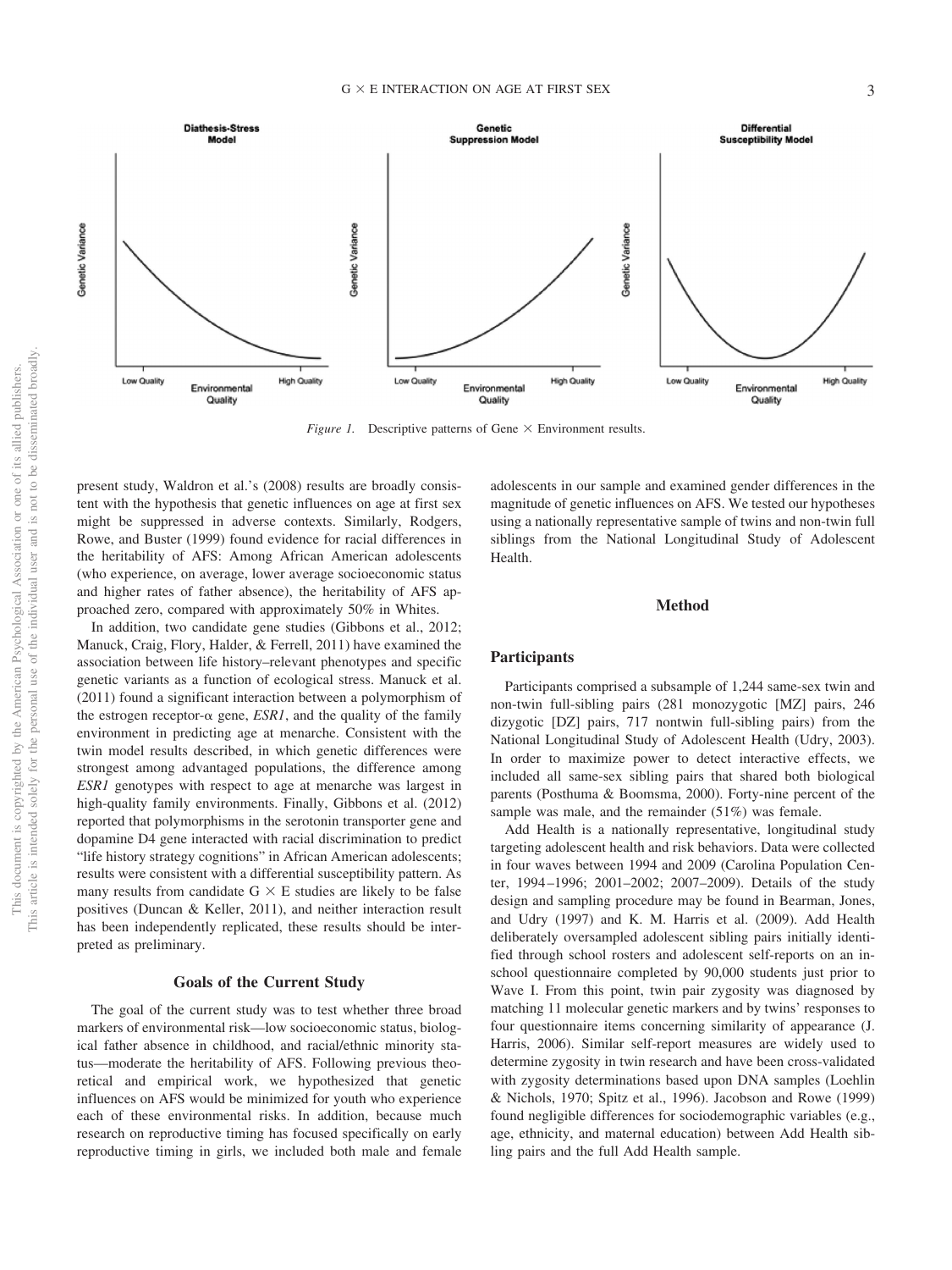#### **Measures**

**Age at first sex (AFS).** At Waves I and II, participants reported whether they had ever had vaginal intercourse and, if so, in what month and year they had sex the first time. From these reports, AFS (in years) was calculated. At Waves III and IV, participants were asked whether they had ever had vaginal intercourse and, if so, their age (in years) when they first had sex. As in previous studies with this data set (e.g., Harden et al., 2008), analyses were conducted using the AFS from the earliest wave in which the participant reported having had sex in order to minimize telescoping. For example, if an adolescent reported having had sex at age 13 at Wave I and at age 14 at Wave II, the Wave I report was used. Because we were interested in voluntary first sex, when non-virgin participants reported an AFS that was likely prepubertal and possibly nonconsensual  $(< 11$  years), they were coded as missing ( $n = 104$  individuals), resulting in a measure of AFS ranging from 11 to 30 years (*M* 17.16,  $SD = 2.88$ ). Participants who did not endorse an age at first sex by the last reporting wave were also coded as missing  $(n = 336$  individuals). The correlation between AFS in the first and second sibling of each pair was 0.33 in DZ twins, 0.40 in non-twin full-sibling pairs, and 0.56 in MZ twins. The correlations in AFS across study waves ranged from .42 to .85. Reliability of reports of AFS across waves have been extensively studied in the Add Health data, and reporting errors tend to be largely random and have little impact on the conclusions drawn from the estimated ages at first sex (e.g., Upchurch, Lillard, Aneshensel, & Fang Li,  $2002$ ).<sup>1</sup>

**Biological father absence.** At Wave I, participants were asked whether they were living with their biological father and, if not, to indicate at what age they had they last lived with him. From this information, a variable was created to index biological father absence at or before the age of 10. (This cutoff was chosen to ensure that father absence temporally preceded AFS; later, we report results from post hoc sensitivity analyses in which the cutoff age for father absence was varied.) In the rare instance in which siblings living in the same household were discordant in their endorsement of biological father absence, we coded the pair father as absent. Of the 1,244 sibling pairs, 361 (29%) reported father absence at or before the age of 10.

**Socioeconomic status (SES).** Socioeconomic status was measured using residential parent's mean level of educational attainment. Educational attainment is a commonly used index of socioeconomic status (Bradley & Corwyn, 2002), which might be more stable than family income (U.S. Treasury Department, 2008) and has been used in previous  $G \times E$  analyses (e.g., Harden, Turkheimer, & Loehlin, 2007). Educational attainment was coded on a 9-point ordinal scale ranging from *eighth grade or less* to *professional training beyond a 4-year degree*. The median level of SES in the study sample was a score of 5 (equivalent to a general education degree [GED] or high school graduate), and the mean score was  $5.25$  (*SD* = 2.14).

**Race/ethnicity.** In terms of racial/ethnic identity, 38% of our sample identified as either African American or Hispanic (among this 38%, 56% identified as African American and 44% Hispanic) and the remainder (62%) identified as White. Race was dummycoded such that 1 corresponded to either African American or Hispanic and 0 corresponded to White.

| Table 1                            |  |  |
|------------------------------------|--|--|
| Correlations Among Study Variables |  |  |

| Variable                                                                                    |                                        |                                    |                       |             |      |
|---------------------------------------------------------------------------------------------|----------------------------------------|------------------------------------|-----------------------|-------------|------|
| 1. Age at first sex<br>2. Socioeconomic status<br>3. Father absence<br>4. Race<br>5. Gender | 1.00<br>.14<br>$-.13$<br>$-.10$<br>.04 | 1.00<br>$-.05$<br>$-.28$<br>$-.07$ | 1.00<br>.06<br>$-.02$ | 1.00<br>.03 | 1.00 |
|                                                                                             |                                        |                                    |                       |             |      |

*Note*. Correlations based on one twin per pair, selected at random. Pearson correlations are presented for continuous variables; phi coefficients for the associations among dichotomous variables. Values significantly different from zero at  $p < .05$  are in bold.

**Gender.** Gender was coded such that 1 corresponded to males and 2 to females. Table 1 summarizes the relations among AFS and the four moderating variables. Consistent with prior epidemiological literature, adolescents from higher SES homes reported a later AFS, on average, whereas adolescents from father absent and racial/ethnic minority homes reported earlier AFS. Moreover, racial/ethnic minority adolescents were more likely to experience father absence and had lower SES.

#### **Analyses**

Data were analyzed using a series of structural equation models (SEM) with the software program Mplus (Muthén & Muthén, 1998 –2007). Model fit was evaluated using differences in model log-likelihood and root-mean-square error of approximation (RMSEA). RMSEA values less than 0.05 indicate good model fit (Browne & Cudeck, 1993).

First, we estimated genetic and environmental influences on AFS using a univariate biometric model (Neale & Maes, 2007). This model partitions the variance of a phenotype (here, AFS) into additive genetic effects (*A*), shared environmental effects (*C*; family-level experiences that serve to make siblings more similar), and nonshared environmental effects (*E*; environmental experiences that are uncorrelated between twins, plus measurement error).<sup>2</sup> This methodology capitalizes on the difference in genetic similarity between MZ and DZ twins to make inferences about the relative contributions of genes and environments to a given phenotype. The correlation between the *A* components in the first and second sibling in each pair is fixed to 1.0 in MZ twins and 0.5 in DZ twins and non-twin full siblings. In the context of the model MZ and DZ twins and non-twin full siblings share 100% of their common, or shared, environment and 0% of their unique, or nonshared, environment. Thus the correlation between the *C* component in the first and second sibling is fixed to 1.0 in all pair types, whereas the *E* correlation is fixed to 0 in all pair types.

<sup>&</sup>lt;sup>1</sup> Using the Add Health data, Upchurch et al. (2002) evaluated the conclusions from seven analyses of age at first sex, each based upon a separate assumption for coding reported age of first intercourse, and found that all seven analyses reached very similar conclusions. <sup>2</sup> Although conventionally labeled the *nonshared environmental factor*,

this factor represents variation due to factors that differ within MZ twin pairs. To the extent that MZ twins are not, in fact, perfectly genetically identical (Charney, 2012), the effects of that within-MZ variation will be reflected in *E*.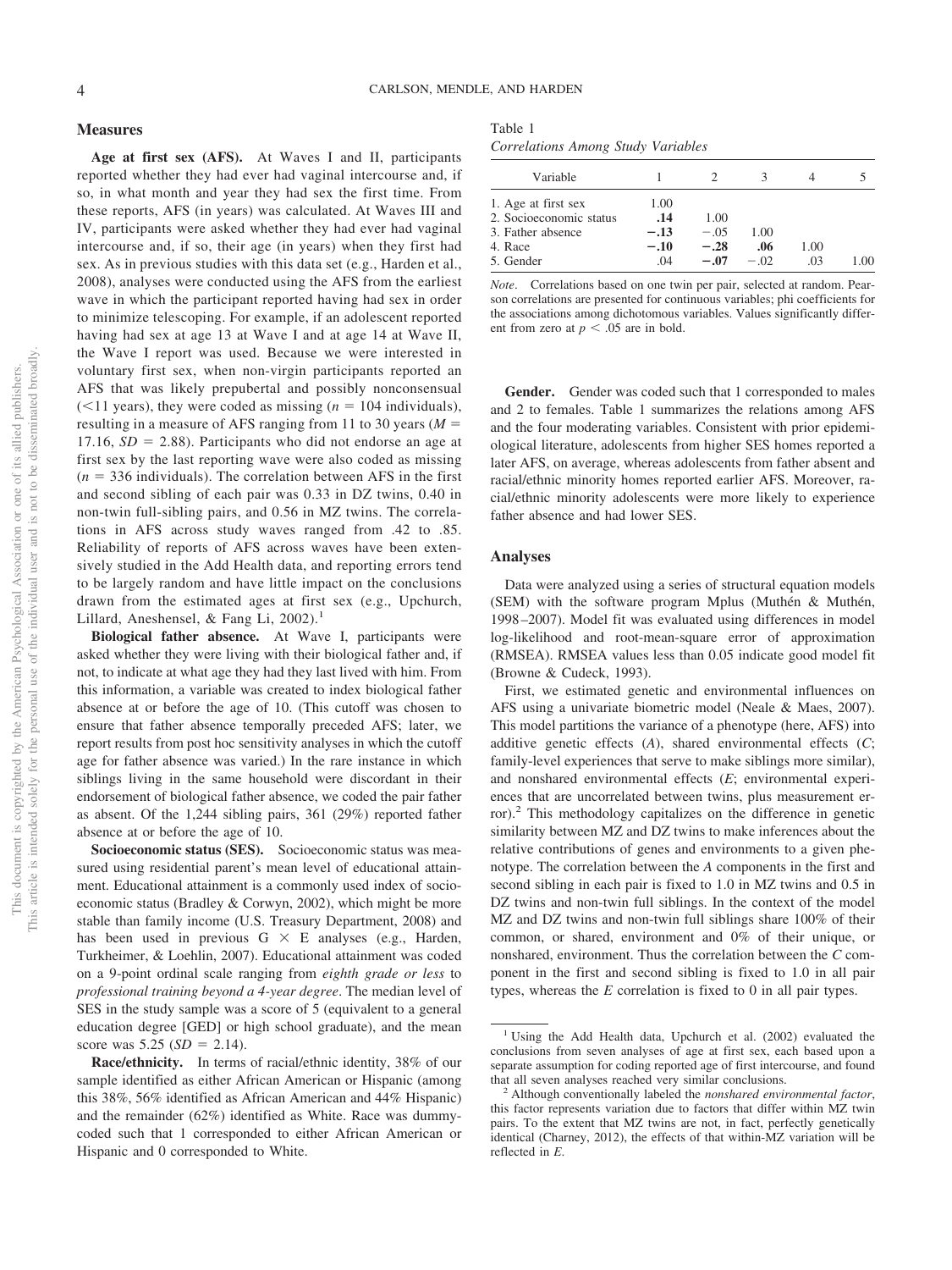

*Figure 2.* Path diagram of Gene  $\times$  Environment interaction model. A, C, and E represent the univariate additive genetic, shared environmental, and nonshared environmental variance components, respectively;  $\beta_a$ ,  $\beta_c$ , and  $\beta$ , represent the moderated components of a, c, and e, respectively; and  $\beta_{\rm ses}$  represents the main effect of socioeconomic status on age at first sex.  $MZ = \text{monozygotic pairs}$ ,  $DX = \text{disygotic pairs}$ .

To test for  $G \times E$  effects, we used a model that was designed to test interactions between a measured environmental moderator and the paths from the latent genetic and environmental factors (Purcell, 2002); see Figure 2 for an example using SES as the moderator. First, the main effect of the moderator variable, SES, on AFS is estimated as  $\beta_{\text{SES}}$ . The variance in the outcome variable (i.e., AFS) that is *unique* of the moderator is divided into latent *A*, *C*, and *E* components. In addition, the paths from the *A*, *C*, and *E* components to AFS are allowed to interact with the moderator variable (e.g., path labeled  $a + \beta a^*$ SES). Thus, for the interaction model using SES as a moderator, AFS was modeled as follows:

$$
AFS = \beta_{SES} + (a + \beta a * SES)A + (c + \beta c * SES)C + (e + \beta e * SES)E \quad (1)
$$

The presence of moderation can be inferred when an interaction term,  $\beta a$ ,  $\beta c$ , or  $\beta e$  is significantly different from zero. In the case of *gene*– environment interaction in particular, this would refer to a significant  $\beta$ a term. For example, a significant and positive  $\beta$ a term would indicate that as SES increases, the genetic variance in  $AFS$  also increases. Conversely, a negative  $\beta$ a term would indicate that as SES increases, the genetic variance in AFS decreases. To address concerns about gene– environment correlation (e.g., Mendle et al., 2006; 2009), we controlled for gene– environment correlation by including the main effects of each moderator.

#### **Results**

#### **Genetic and Environmental Influences on Age at First Sex: Population Averages**

The first column in the top of Table 2 ("Main effects only") shows the parameter estimates from the univariate ACE model for AFS, without any moderator effects. These results represent the average contribution of genetic and environmental variation in the sample as a whole. Additive genetic effects accounted for 38% of the variance in AFS,  $1.74/(1.74 + 1.29 + 1.84)$ , shared environmental effects for 21%, and unique environmental effects for 42%.

#### **Moderation by SES**

Model 2 tested whether SES moderated the magnitude of genetic and environmental influences on AFS. Parameter estimates for Model 2 are summarized in Table 2 ("SES interaction" under "Univariate models"). Overall, the interaction model fit the data better than a reduced "main-effect-only" model in which all the interaction effects were fixed to zero ( $\Delta \chi^2 = 52.88$ ,  $\Delta df = 3$ , *p* < .001). There was a significant main effect of SES, whereby each unit increase in SES corresponded to just under a 2.5-month increase in AFS. Neither *C* nor *E* showed any significant interaction effects with SES, but there was a significant  $G \times E$ interaction, illustrated in Figure 3A. Visual representation of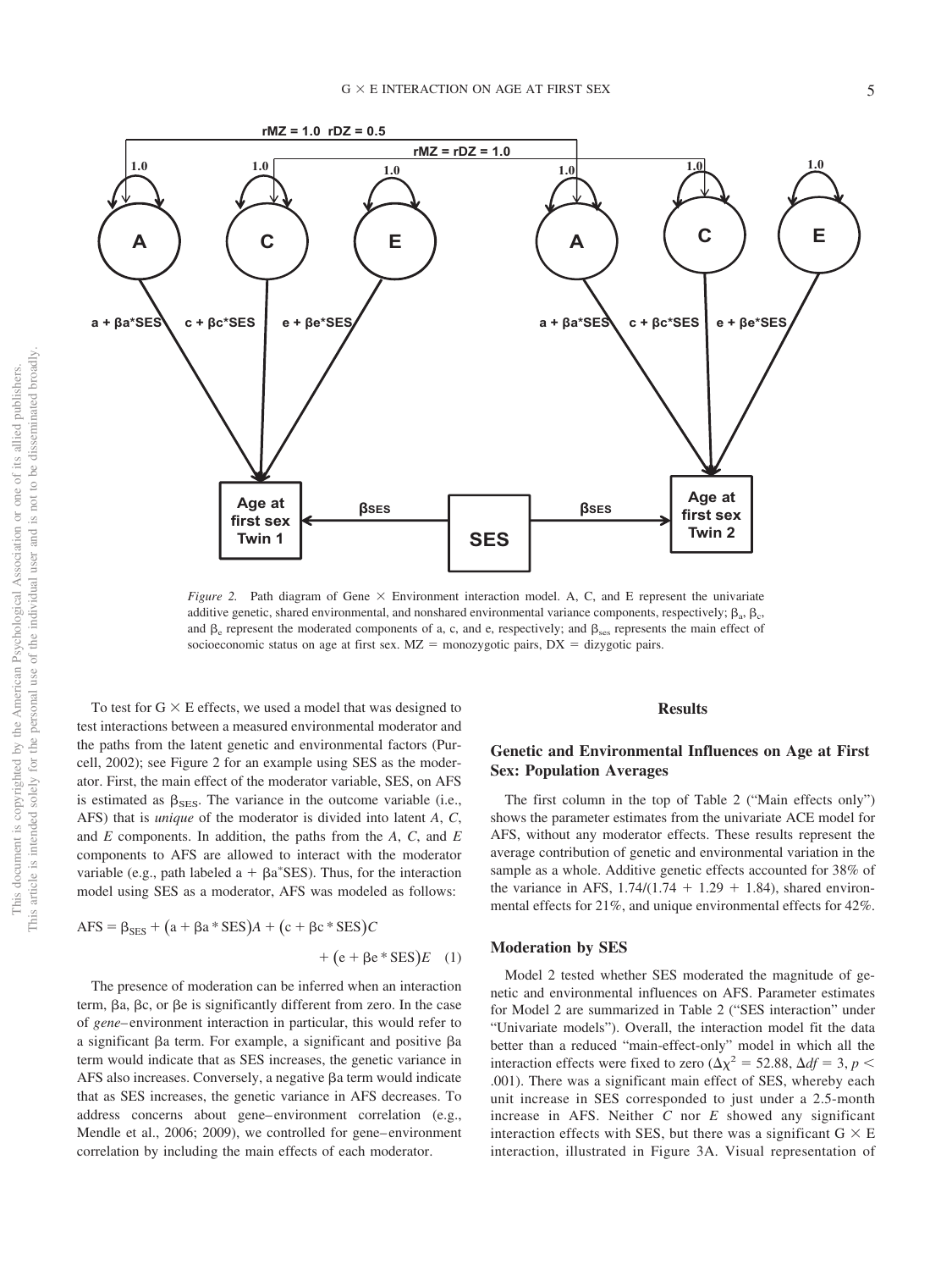Table 2

| Parameters          | Main effects only | SES interaction | Father absence<br>interaction | Race/ethnicity<br>interaction | Gender interaction |
|---------------------|-------------------|-----------------|-------------------------------|-------------------------------|--------------------|
| Univariate models   |                   |                 |                               |                               |                    |
| a                   | 1.74(0.22)        | 0.40(0.33)      | 1.90(0.22)                    | 2.09(0.23)                    | 1.97(0.77)         |
| $\mathcal{C}$       | 1.29(0.22)        | 1.44(0.10)      | 1.18(0.26)                    | 0.79(0.45)                    | .64(1.08)          |
| e                   | 1.84(0.08)        | 1.98(0.05)      | 1.83(0.10)                    | 1.69(0.10)                    | 2.46(0.29)         |
| $b_M$               |                   | 0.20(0.04)      | $-0.74(0.16)$                 | $-0.64(0.14)$                 | 0.19(0.14)         |
| $b_{\rm a}$         |                   | 0.57(0.05)      | $-1.35(0.45)$                 | $-1.34(1.02)$                 | $-0.09(0.44)$      |
| $b_{\rm c}$         |                   | 0.07(0.10)      | 0.35(0.31)                    | 0.87(0.54)                    | 0.32(0.59)         |
| $b_{\epsilon}$      |                   | $-0.07(0.04)$   | $-0.09(0.15)$                 | 0.41(0.18)                    | $-0.41(0.17)$      |
| Multivariate models |                   |                 |                               |                               |                    |
| $\boldsymbol{a}$    | 0.41(0.61)        |                 |                               |                               |                    |
| $\mathcal{C}$       | 1.55(0.40)        |                 |                               |                               |                    |
| $\mathcal{C}$       | 2.56(0.21)        |                 |                               |                               |                    |
| $b_M$               |                   | 0.19(0.04)      | $-0.57(0.16)$                 | $-0.30(0.15)$                 | 0.17(0.14)         |
| $b_{\rm a}$         |                   | 0.44(0.08)      | 0.21(0.29)                    | $-0.74(0.35)$                 | 0.52(0.24)         |
| $b_{\rm c}$         |                   | $-0.05(0.11)$   | $-0.63(0.59)$                 | 0.47(0.44)                    | $-0.31(0.34)$      |
| $b_{\rm e}$         |                   | $-0.07(0.03)$   | $-0.28(0.17)$                 | 0.12(0.14)                    | $-0.40(0.12)$      |

*Unstandardized Additive Genetic (A) and Shared (C) and Nonshared (E) Environmental Variance Components for Age at First Sex*

*Note*. All estimates unstandardized (in units of years). Univariate models estimated interactions with each moderator separately; multivariate model estimated interactions with all moderators simultaneously. Abbreviations: SES = socioeconomic status;  $a$  = additive genetic effects,  $c$  = shared environmental effects,  $e =$  nonshared environmental effects;  $b_M$  main effect of moderator on age at first sex;  $b_a$ ,  $b_c$ , and  $b_e$  = interactions between the moderator and the A, C, and E components, respectively. Parameters significantly different than zero at  $p < .05$  are in bold.

the interaction reveals a U-shaped curve suggestive of a differential-susceptibility effect. Among adolescents whose parents had only a high school education, additive genetic effects accounted for no variation in AFS, whereas among adolescents whose parents had graduated from college, additive genetic effects accounted for 43%.

In addition, there also appeared to be an uptick in genetic variance at very low levels of SES. Based on the 95% confidence intervals around the estimated genetic variance at each level of parental education, however, genetic influences on AFS at the low end of parental education were significantly different from zero only at the very lowest level of parental education (less than eighth grade). Only 3.4% of twin pairs had this level of parental education. Roisman et al. (2012) argued that the *proportion affected* "offers a pragmatic way of evaluating evidence for differential susceptibility," as "the model is of limited use if only a small number of individuals experience the theorized [effects]" (p. 396). They suggested a cutoff of proportion affected  $> 16\%$ ; based on this recommendation, we "question whether [our] data are consistent with differential susceptibility theory" (p. 396).

An alternative way to represent this interaction, more directly parallel to how results from candidate Gene  $\times$  Environment studies are typically presented, is to plot the predicted relationship between SES and AFS for two values on the latent *A* factor, which represents genetic predispositions for later versus earlier age at first sex (shown in Figure 3B). Higher socioeconomic advantage was positively associated with later AFS for youth with higher scores on the latent *A* factor  $(+1 SD)$  above the mean). In addition, consistent with the U-shaped curve for genetic variance, there was a crossover effect potentially suggestive of differential susceptibility, as youth with higher scores on the latent *A* factor showed the earliest AFS at low levels of SES. As discussed earlier, however, the difference between genotypes (i.e., the genetic variance) was not significant at the low end of SES except for the few pairs whose parents had less than an eighth grade education.

Overall, results from the SES moderation models suggest that genetic influences on AFS are actuated in high-SES environments but minimal in low-SES environments. Put differently, high-SES environments facilitate a later AFS, but only in those individuals with particular genetic predispositions.

#### **Moderation by Biological Father Absence**

Model 3 tested for moderation effects of father absence. Parameter estimates from Model 3 are summarized in the third column of Table 2 ("Father absence interaction" under "Univariate Model"). There was a significant main effect of father absence, whereby children who experienced father absence at or before age 10 experienced AFS nearly 9 months earlier, on average, than their father-present counterparts. There was also a significant  $G \times E$ interaction. For individuals who did not experience father absence at or before age 10, additive genetic effects accounted for 43% of the variation in AFS; in contrast, for individuals whose biological fathers were absent at or prior to age 10, additive genetic effects accounted for only 5% of the variation in AFS. Neither *C* nor *E* showed any significant interaction effects with early father absence. Overall, the interaction model fit the data better than a reduced "main-effect-only" model in which all the interaction effects were fixed to zero ( $\Delta \chi^2 = 20.98$ ,  $\Delta df = 3$ ,  $p < .001$ ).

#### **Moderation by Race/Ethnicity**

Model 4 tested for moderation effects of race/ethnicity. Parameter estimates for Model 4 are summarized in the fourth column of Table 2 ("Race/ethnicity interaction" under "Univariate models"). There was a significant main effect of race/ethnicity. Children who identified as African American or Hispanic tended, on average, to experience AFS just over 7.5 months earlier than Whites. In terms of the moderation model, neither *A* nor *C* showed any significant moderation. There was, however, a significant *E* by race/ethnicity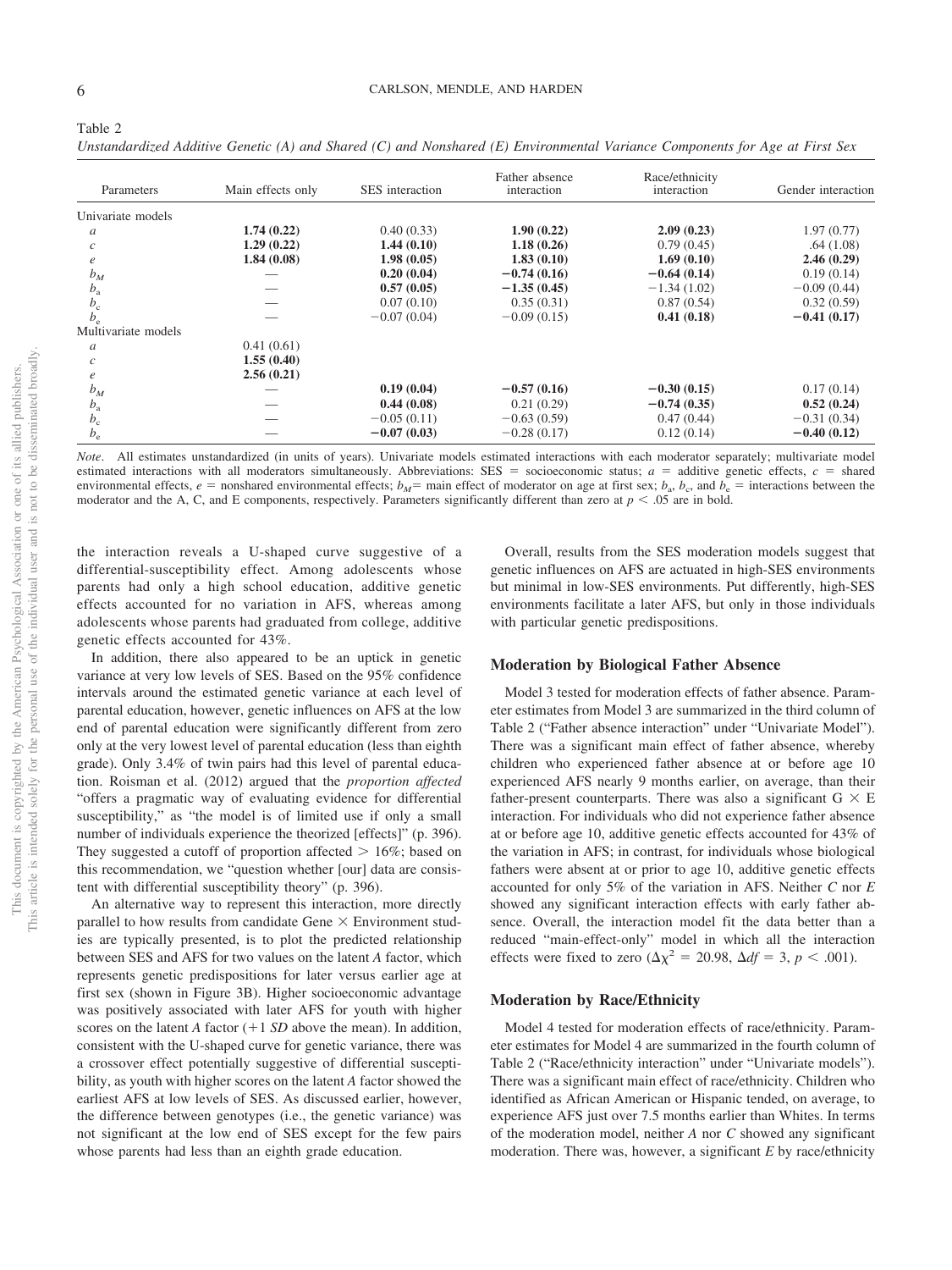

*Figure 3.* Gene  $\times$  Socioeconomic Status (SES) interaction on age at first sex (AFS). Figures 3A and 3B are based on parameters from univariate model of SES interaction (Table 2). Vertical dashed lines delineate regions of significance; genetic variance (i.e., differences between genotypes) is significantly different from zero to the left of the first line and the right of the second line. Panel A: 95% confidence interval around estimate for genetic variance is shown in shaded section. Genetic variance is plotted in unstandardized form (in units of years). Panel B: A factor  $=$  additive genetic factor illustrated in Figure 2. Values represent the mean and  $+1$  standard deviation above the mean on the latent factor.

interaction. Unique environmental variance accounted for roughly 36% of the variance in AFS for White youth, compared with 60% for African American or Hispanic youth. The pattern for additive genetic variance mirrored the  $G \times E$  effects observed for SES and father absence in that the additive genetic variance in AFS tended to be suppressed for African American and Hispanic individuals and amplified for White individuals, although this interaction did not reach customary significance thresholds ( $p < .05$ ). In addition, the interaction model overall did not fit the data significantly better than a reduced "main-effect-only" model in which all the interaction effects were fixed to zero ( $\Delta \chi^2 = 5.82$ ,  $\Delta df = 3$ ,  $p = .12$ ).

#### **Moderation by Gender**

Model 5 tested for moderation effects of gender, as summarized in the final column of Table 2 ("Gender interaction" under "Uni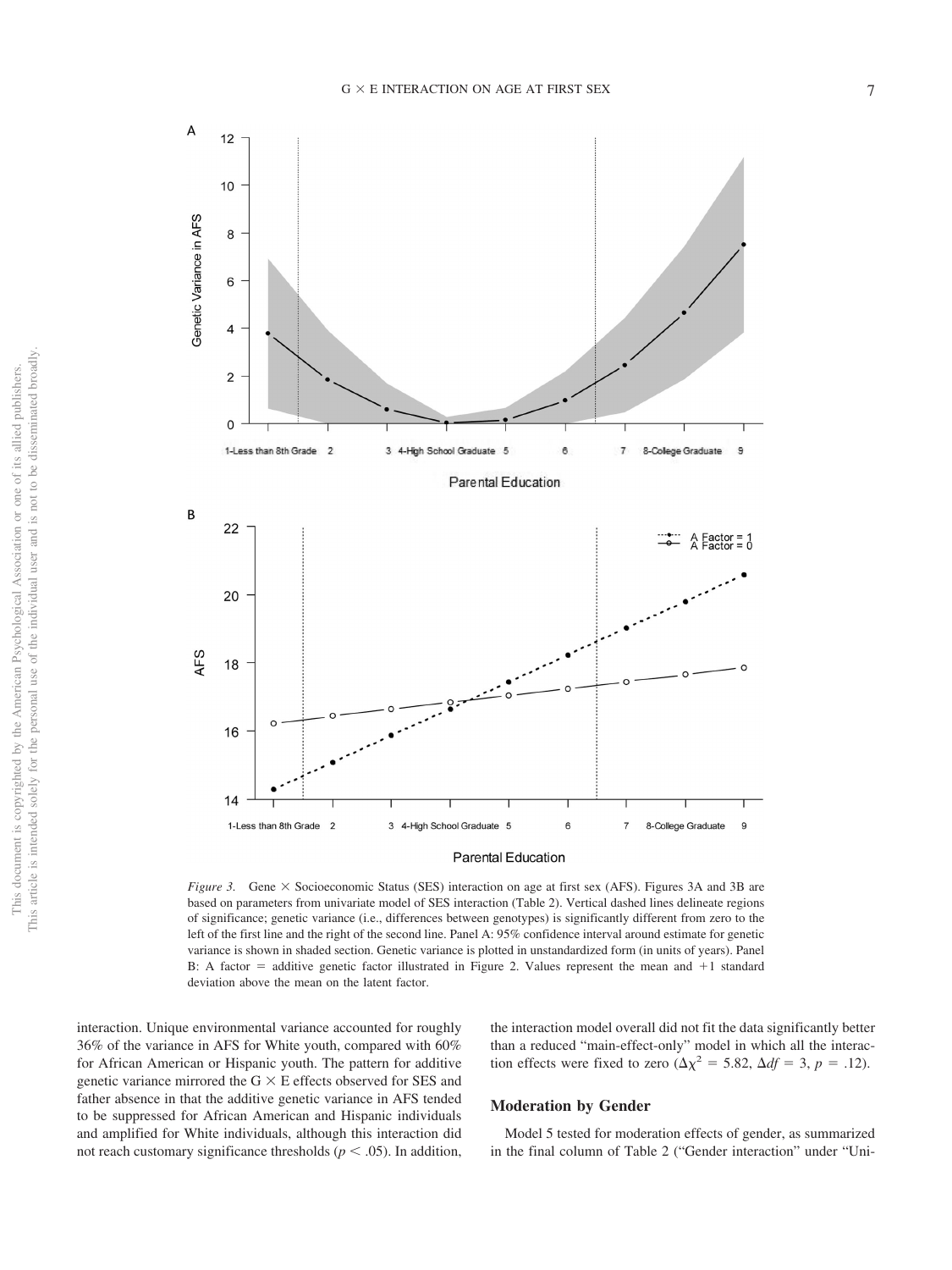variate models"). There was no significant main effect for gender. Neither *A* nor *C* showed any significant moderation; however, there was a significant *E* by gender interaction. For females, unique environmental variance accounted for 51% of the variance in AFS, whereas for males, unique environmental effects accounted for 60% of the variance. Overall, the interaction model fit the data better than a reduced "main-effect-only" model in which all the interaction effects were fixed to zero ( $\Delta \chi^2 = 16.82$ ,  $\Delta df =$  $3, p \lt .001$ ).

#### **Multivariate Interaction Model**

Because of the overlap among SES, racial/ethnic minority status, and father absence, our final model tested all interactions simultaneously in a multivariate interaction model. This model tests whether each moderator uniquely interacts with genetic and environmental influences on AFS above and beyond its relation with the other moderators. The bottom half of Table 2 summarizes the parameter estimates from the multivariate interaction model. Six results were notable. First, SES, father absence, and race/ ethnicity all had significant unique main effects on AFS. Second, the interaction between SES and additive genetic variance in AFS remained significant in the full model. As was observed when SES was entered as the only moderator, additive genetic effects accounted for greater variation in AFS among youth from more advantaged backgrounds. Third, a nonshared environmental interaction with SES emerged as significant, suggesting that as SES increased, the nonshared environment became less influential on AFS. Fourth, the interaction between father absence and genetic variance in AFS was no longer statistically significant in the full model. Fifth, the interaction between race/ethnicity and nonshared environmental variance was also no longer significant once entered into the full model. However, race/ethnicity did moderate the additive genetic variance for AFS in the full model, with genetic variation suppressed among Black and Hispanic youth compared with White youth. Sixth, the interaction between gender and nonshared environmental variance maintained its significance once entered into the full model. In addition, the interaction between gender and the latent additive genetic variance became statistically significant, with females showing greater additive genetic influence on AFS than males. Overall, the fit of the full multivariate interaction model was significantly better than the fit of a reduced model, in which all interaction effects were fixed to zero  $(\Delta \chi^2$  = 75.06,  $\Delta df = 12$ ,  $p < .0001$ ).

#### **Post Hoc Sensitivity Analyses**

Because evolutionary-developmental theory emphasizes the first 5–7 years of life as particularly sensitive to environmental input, we conducted a series of post hoc sensitivity analyses assessing father absence using alternate age cutoffs (ages 5, 6, and 7) and as a continuous measure (number of years of father absence before age 10). In none of these scenarios was father absence a statistically significant moderator of genetic and environmental influences on AFS. Full results of these sensitivity analyses may be obtained upon request.

#### **Discussion**

Youth who experience environmental adversity tend to initiate sexual intercourse at an earlier age. The present study tested whether three broad markers of environmental risk—low SES, biological father absence in childhood, and racial/ethnic minority status—moderated the heritability of AFS. Our results suggest that genetic influences for age at first sex are greater in contexts of relative social advantage and suppressed in more adverse conditions. In particular, genes are a stronger predictor of timing of first sex among high-SES and White individuals and contribute negligibly to AFS among low-SES and ethnic-minority adolescents. These findings are consistent with previous  $G \times E$  interaction studies of environmental adversity both for AFS (Waldron et al., 2008) and for other phenotypes (e.g., intelligence; Turkheimer et al., 2003). In addition, father absence did not uniquely moderate genetic influences on AFS in a full model that simultaneously controlled for SES and race/ethnicity, suggesting that father absence, per se, might not be the most potent environmental precursor to early sexual activity but rather a "proxy" for a larger matrix of social disadvantage.

In addition, although we obtained significant shared environmental variance in AFS in the sample as a whole (21% in a model with no moderation), it should be noted that mean differences between race/ethnic groups in age at first sex will lead to higher estimates of shared environmental variance. This finding might be attributable to the high levels of racial and ethnic diversity of the Add Health sample. In support of this interpretation, the estimate of shared environmental variance from a model that included the main effect of race/ethnicity ("Race interaction model" in Table 2) was smaller (0.79 vs. 1.29) and no longer significantly different than zero.

To make sense of our results, it is important to remember that there is not a single gene for age at first sex; rather, genetic influences on sexual timing are likely mediated through a complex constellation of physiological (e.g., pubertal timing and physical attractiveness), motivational (e.g., sexual drive), and behavioral (e.g., sensation seeking, substance use, and religiosity) traits. Therefore, the finding of higher genetic variance in advantaged populations indicates that these "embodied characteristics matter strongly and pervasively as causes" of individual sexual behavior (Freese, 2008, p. S20), but *only* for individuals who occupy positions of relative social privilege and economic security. The relevant question, then, is how these links between embodied characteristics and sexual behavior are disrupted under conditions of social disadvantage. One explanation that could account for both the main effects of adverse environments on the average age at first sex and the moderating effects on genetic variance in age at first sex is that individuals who would otherwise be genetically predisposed toward later sexual intercourse (via, for example, later pubertal timing, greater religiosity, reduced sensation seeking, or greater anxiety) are shaped by the social context in which they live to initiate sexual intercourse earlier. For example, several studies have shown that media consumption, which tends to correlate with riskier sexual attitudes, is greater among low-SES youth (e.g., Blosser, 1988; Ward et al., 2005). This might result both in reduced genetic variation in age at first sex and earlier mean ages at first sex— consistent with our findings.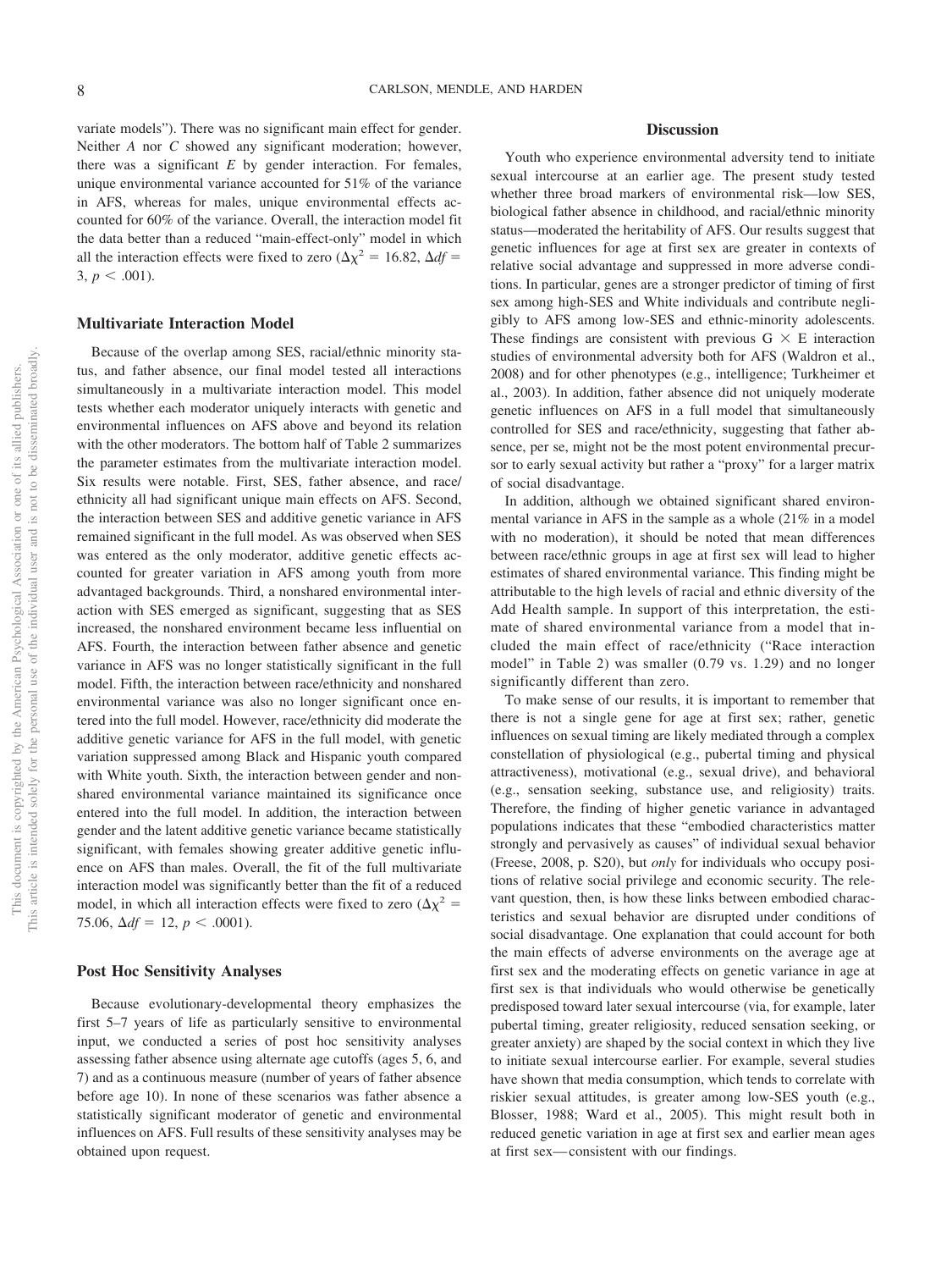Previous research on racial differences in the relation between pubertal timing and initiation of sexual activity in adolescent girls would also be consistent with this explanation. Large epidemiological samples have shown nontrivial heritability estimates for pubertal timing (e.g., Harden, Mendle, & Kretsch, 2012), and genetic influences on age at menarche have been found to overlap with genetic influences on age at first sex (Rowe, 2002). That is, part of the genetic influence on age at first sex—at least in girls— can be accounted for by heritable differences in the onset of puberty. However, after controlling for mean group differences in pubertal timing as a function of race, Cavanagh (2004) found that the phenotypic association between pubertal timing and age at first sex was moderated by race: later pubertal timing was associated with delayed sexual initiation among White but *not* among African American girls. In explaining her results, Cavanagh (2004) noted that "differences in the social construction of girlhood must be taken into account when examining the pathways that make up the human life course" (p. 306). Although puberty might be the time in which many Whites first become aware of themselves as sexually mature, African Americans girls tend to be overly sexualized in American culture (hooks, 1992). Consequently the pubertal transition might not hold the same significance for African American girls, both in terms of how they view themselves and how they are viewed by others (Cavanagh, 2004).

Earlier sexual intercourse has sometimes been conceptualized under a higher order domain of externalizing (or disinhibited) behavior (Jessor & Jessor, 1977). In contrast to our finding of decreased heritability of sexual behavior in disadvantaged contexts, Hicks, South, DiRago, Iacono, and McGue (2009) found that the heritability of adolescent antisocial behavior increased in the context of multiple indicators of environmental adversity (deviant peer relations, poor parent– child relations, and poor academic engagement). Although precocious sexual activity is correlated with externalizing behaviors, it is also qualitatively unique in important ways. For instance, although earlier intercourse in some individuals is likely influenced by the hallmark characteristics of externalizing behavior, such as sensation seeking and impulsivity, it might also be part of an integrated life-history strategy (Ellis et al., 2004). In addition, recent research has shown that early sexual activity within the context of a long-term monogamous relationship might actually be associated with decreased levels of delinquent behavior (Harden et al., 2008; McCarthy & Grodsky, 2011).

#### **Limitations and Future Directions**

There are a number of methodological considerations that are important to note. First, although we have interpreted SES as an index of differences in environmental advantage, parental educational attainment also reflects genetic differences between parents (Rowe, Vesterdal, & Rodgers, 1998). This occurs because educational attainment is partially contingent on heritable traits such as intelligence, conscientiousness, and attentional capacity. Although the biometric model controlled for genetic variance common to educational attainment and AFS, we were unable to rule out the possibility that increased heritability in AFS might not be better accounted for by a Gene  $\times$  Gene interaction rather than a Gene  $\times$ Environment interaction. In addition, the magnitude of the genetic correlation between AFS and SES remains unknown. Because raised-together biological sibling pairs are necessarily identical for

parental characteristics such as SES, however, twin modeling is not genetically informative in this regard.

Second, while we were interested in obtaining reports on voluntary AFS, the limitations of the AFS definition preclude our ability to ascertain with 100% certainty that all sexual experiences were indeed voluntary. Third, like many other researchers, we used father absence as an indicator of paternal investment. Although father absence is highly correlated with factors broadly related to low paternal investment, such as diminished relationship quality and emotional distance (e.g., Cooksey & Craig, 1998; Gorvine, 2010), recent studies have shown that alternative indicators of (low) paternal investment, such as paternal psychopathology, substance abuse, and legal troubles, might be better predictors of daughters' development than a dichotomous father present–father absent distinction (e.g., Ellis et al., 2012; Ellis & Essex, 2007). It will be important for future studies to assess alternative indicators of paternal investment, including indicators indexing the positive end of the spectrum, before an unequivocal interpretation can be made for its role in moderating the heritability of AFS.

Fourth, although African Americans and Hispanics both show earlier age at first sex relative to Whites and both endure the effects of racism in American culture, there are important sociocultural differences between these two groups. Unfortunately, due to sample size, we did not have adequate power to estimate differences between these minority groups. Finally, more generally, quantitative genetic models require very large numbers of participants to distinguish between different patterns of  $G \times E$ (e.g., differential susceptibility vs. genetic suppression). In the case of the present study, the results of our SES moderation models and post hoc sensitivity analyses appear to be consistent with genetic suppression. However, because of the comparatively small number of families at the very low end of the SES spectrum (i.e., less than high school education), it is worth being cautious about whether our results reflect a differential susceptibility versus genetic suppression effect. This ambiguity underscores the need for behavioral genetic research to include adequate numbers of socioeconomically disadvantaged and minority families, who are currently underrepresented in the majority of twin samples.

#### **Conclusion**

In the present study, we used behavioral genetic methodology to investigate the genetic and environmental etiology of individual differences in AFS. We tested for the presence of Gene  $\times$  Environment interaction using three broad indices of environmental risk. Individuals whose backgrounds were characterized by relative advantage showed greater genetic influence in AFS. Conversely, genetic effects were suppressed for individuals whose backgrounds were characterized by relative disadvantage. These results suggest that among adolescents who have fewer social and economic resources to draw upon, AFS is increasingly influenced by family-level environmental circumstances rather than genetic propensities.

#### **References**

Bearman, P. S., Jones, J., & Udry, J. R. (1997). *The National Longitudinal Study of Adolescent Health: Research design*. Chapel Hill, NC: Carolina Population Center.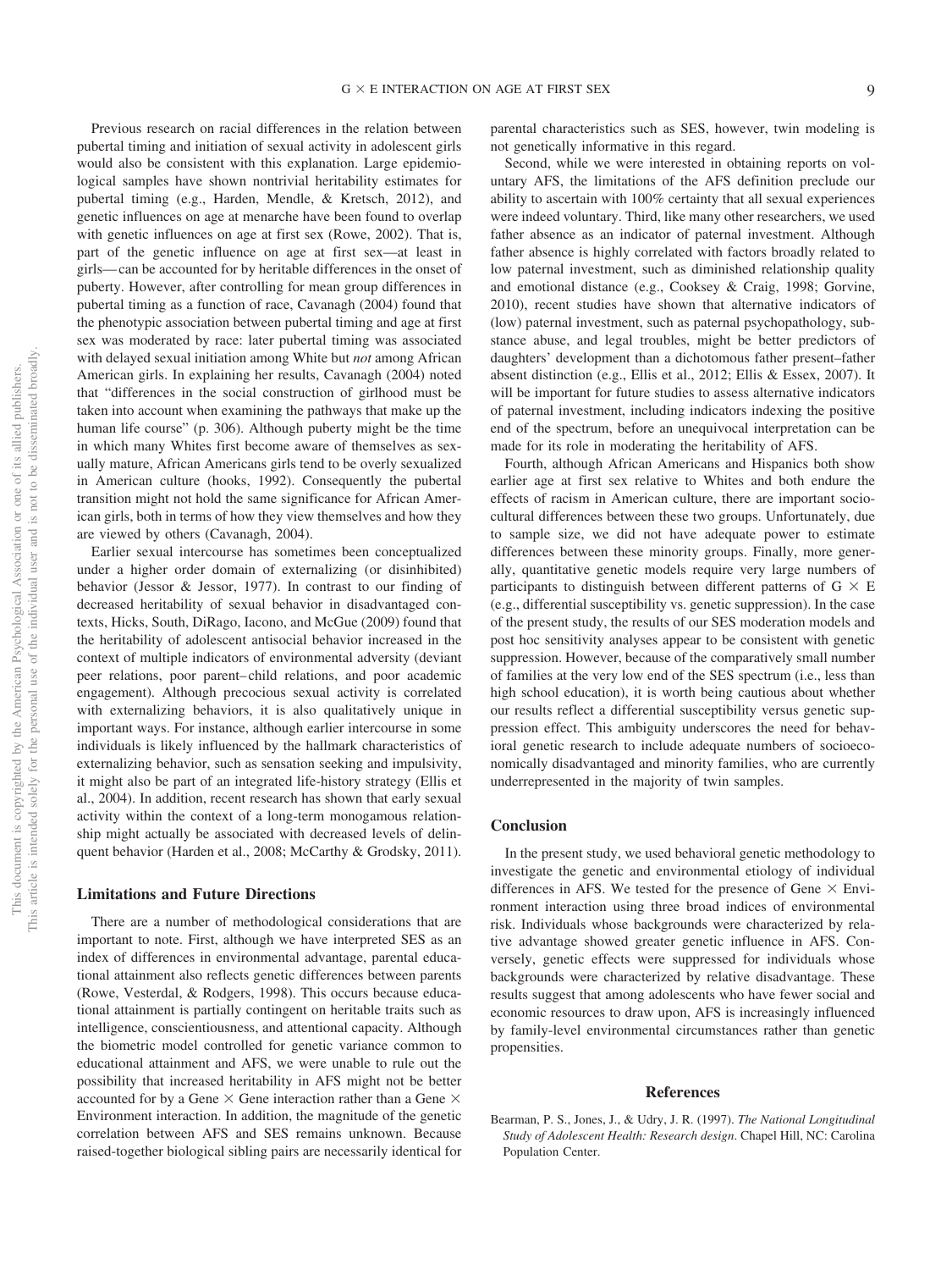- Belsky, J., Bakermans-Kranenburg, M. J., & van IJzendoorn, M. H. (2007). For better and for worse: Differential susceptibility to environmental influences. *Current Directions in Psychological Science, 16,* 300 –304. doi:10.1111/j.1467-8721.2007.00525.x
- Belsky, J., Steinberg, L., & Draper, P. (1991). Childhood experience, interpersonal development, and reproductive strategy: An evolutionary theory of socialization. *Child Development, 62, 647-670.* doi:10.2307/ 1131166
- Belsky, J., Steinberg, L., Houts, R. M., Halpern-Felsher, B. L., & the NICHD Early Child Care Research Network. (2010). The development of reproductive strategy in females: Early maternal harshness  $\rightarrow$  earlier menarche ¡ increased sexual risk-taking. *Developmental Psychology, 46,* 120 –128. doi:10.1037/a0015549
- Blosser, B. J. (1988). Ethnic differences in children's media use. *Journal of Broadcasting & Electronic Media, 32,* 453– 470.
- Bradley, R. H., & Corwyn, R. F. (2002). Socioeonomic status and child development. *Annual Review of Psychology, 53,* 371–399. doi:10.1146/ annurev.psych.53.100901.135233
- Bronfenbrenner, U., & Ceci, S. J. (1994). Nature–nurture reconceptualized in developmental perspective: A bioecological model. *Psychological Review, 101,* 568 –586. doi:10.1037/0033-295X.101.4.568
- Browne, M. W., & Cudeck, R. (1993). Alternative ways of assessing model fit. In K. A. Bollen & J. S. Long (Eds.), *Testing structural equation* models (pp. 136-162). Newbury Park, CA: Sage.
- Carolina Population Center. (1994 –1996). *The National Longitudinal Study of Adolescent Health (Add Health): Waves I & II* [Machinereadable data file and documentation]. Chapel Hill: University of North Carolina.
- Carolina Population Center. (2001–2002). *The National Longitudinal Study of Adolescent Health (Add Health): Wave III* [Machine-readable data file and documentation]. Chapel Hill: University of North Carolina.
- Carolina Population Center. (2007–2009). *The National Longitudinal Study of Adolescent Health (Add Health): Wave IV* [Machine-readable data file and documentation]. Chapel Hill: University of North Carolina.
- Cavanagh, S. E. (2004). The sexual debut of girls in early adolescence: The intersection of race, pubertal timing, and friendship group characteristics. *Journal of Research on Adolescence, 14,* 285–312. doi:10.1111/j .1532-7795.2004.00076.x
- Charney, E. (2012). Behavior genetics and postgenomics. *Behavioral and Brain Sciences, 35,* 331–358.
- Charnov, E. L. (1993). *Life history invariants: Some explorations of symmetry in evolutionary ecology*. Oxford, England: Oxford University Press.
- Coley, R. L., & Chase-Lansdale, P. L. (1998). Adolescent pregnancy and parenthood: Recent evidence and future directions. *American Psychologist, 53,* 152–166. doi:10.1037/0003-066X.53.2.152
- Cooksey, E. C., & Craig, P. H. (1998). Parenting from a distance: The effects of paternal characteristics on contact between nonresidential fathers and their children. *Demography, 35,* 187–200. doi:10.2307/ 3004051
- Devine, D., Long, P., & Forehand, R. (1993). A prospective study of adolescent sexual activity: Description, correlates, and predictors. *Advances in Behaviour Research and Therapy, 15,* 185–209. doi:10.1016/ 0146-6402(93)90016-U
- Draper, P., & Harpending, H. (1982). Father absence and reproductive strategy: An evolutionary perspective. *Journal of Anthropological Research, 38,* 255–273.
- Draper, P., & Harpending, H. (1988). A sociobiological perspective on the development of human reproductive strategies. In K. B. MacDonald (Ed.), *Sociobiological perspectives on human development* (pp. 340 – 372). New York, NY: Springer–Verlag. doi:10.1007/978-1-4612-3760- 0\_12
- Duncan, L. E., & Keller, M. C. (2011). A critical review of the first 10 years of candidate gene-by-environment interaction research in psychi-

atry. *The American Journal of Psychiatry, 168,* 1041–1049. doi:10.1176/ appi.ajp.2011.11020191

- Dunne, M. P., Martin, N. G., Slutske, W. S., Dinwiddie, S. H., Bucholz, K. K., Madden, P. A. F., & Heath, A. C. (1997). Genetic and environmental contributions to variance in age at first sexual intercourse. *Psychological Science, 8,* 211–216. doi:10.1111/j.1467-9280.1997 .tb00414.x
- Ellis, B. J. (2004). Timing of pubertal maturation in girls: An integrated life history approach. *Psychological Bulletin, 130,* 920 –958. doi:10.1037/ 0033-2909.130.6.920
- Ellis, B. J., Bates, J. E., Dodge, K. A., Fergusson, D. M., Horwood, L. J., Pettit, G. S., & Woodward, L. (2003). Does father absence place daughters at special risk for early sexual activity and teenage pregnancy? *Child Development, 74,* 801– 821. doi:10.1111/1467-8624.00569
- Ellis, B. J., & Essex, M. J. (2007). Family environments, adrenarche, and sexual maturation: A longitudinal test of a life history model. *Child Development, 78,* 1799 –1817. doi:10.1111/j.1467-8624.2007.01092.x
- Ellis, B. J., Essex, M. J., & Boyce, W. T. (2005). Biological sensitivity to context: II. Empirical explorations of an evolutionary– developmental theory. *Development and Psychopathology, 17,* 303–328. doi: 10.10170S0954579405050157
- Ellis, B. J., Schlomer, G. L., Tilley, E. H., & Butler, E. A. (2012). Impact of fathers on risky sexual behavior in daughters: A genetically and environmentally controlled sibling study. *Development and Psychopathology, 24,* 317–332. doi:10.1017/S095457941100085X
- Freese, J. (2008). Genetics and the social science explanation of individual outcomes. *American Journal of Sociology, 114* (S1), S1–S35.
- Gibbons, F. X., Roberts, M. E., Gerrard, M., Li, Z., Beach, S. R., Simons, R. L., . . . Philibert, R. A. (2012). The impact of stress on the life history strategies of African American adolescents: Cognitions, genetic moderation, and the role of discrimination. *Developmental Psychology, 48,* 722–739. doi:10.1037/a0026599
- Gorvine, B. J. (2010). Head Start fathers' involvement with their children. *Journal of Family Issues, 31,* 90 –112. doi:10.1177/0192513X09342860
- Harden, K. P. (2013). Genetic influences on adolescent sexual behavior: Why genes matter for environmentally oriented researchers. *Psychological Bulletin*. Advance online publication. doi:10.1037/a0033564
- Harden, K. P., Mendle, J., Hill, J. E., Turkheimer, E., & Emery, R. E. (2008). Rethinking timing of first sex and delinquency. *Journal of Youth and Adolescence, 37,* 373–385. doi:10.1007/s10964-007-9228-9
- Harden, K. P., Mendle, J., & Kretsch, N. (2012). Environmental and genetic pathways between early pubertal timing and dieting in adolescence: Distinguishing between objective and subjective timing. *Psychological Medicine, 42,* 183–193. doi:10.1017/S0033291711000961
- Harden, K. P., Turkheimer, E., & Loehlin, J. C. (2007). Genotype by environment interaction in adolescents' cognitive aptitude. *Behavior Genetics, 37,* 273–283. doi:10.1007/s10519-006-9113-4
- Harris, J. (2006). *No two alike: Human nature and human individuality*. New York, NY: Norton.
- Harris, K. M., Halpern, C. T., Whitsel, E., Hussey, J., Tabor, J., Entzel, P., & Udry, J. R. (2009). The National Longitudinal Study of Adolescent Health: Research design. Retrieved from http://www.cpc.unc.edu/ projects/addhealth/design
- Hicks, B. M., South, S. C., DiRago, A. C., Iacono, W. G., & McGue, M. (2009). Environmental adversity and increasing genetic risk for externalizing disorders. Archives of General Psychiatry, 66, 640-648.
- Hooks, B. (1992). *Black look: Race and representation*. Boston, MA: South End Press.
- Jacobson, K. C., & Rowe, D. C. (1999). Genetic and environmental influences on the relationships between family connectedness, school connectedness, and adolescent depressed mood. *Developmental Psychology, 35,* 926 –939. doi:10.1037/0012-1649.35.4.926